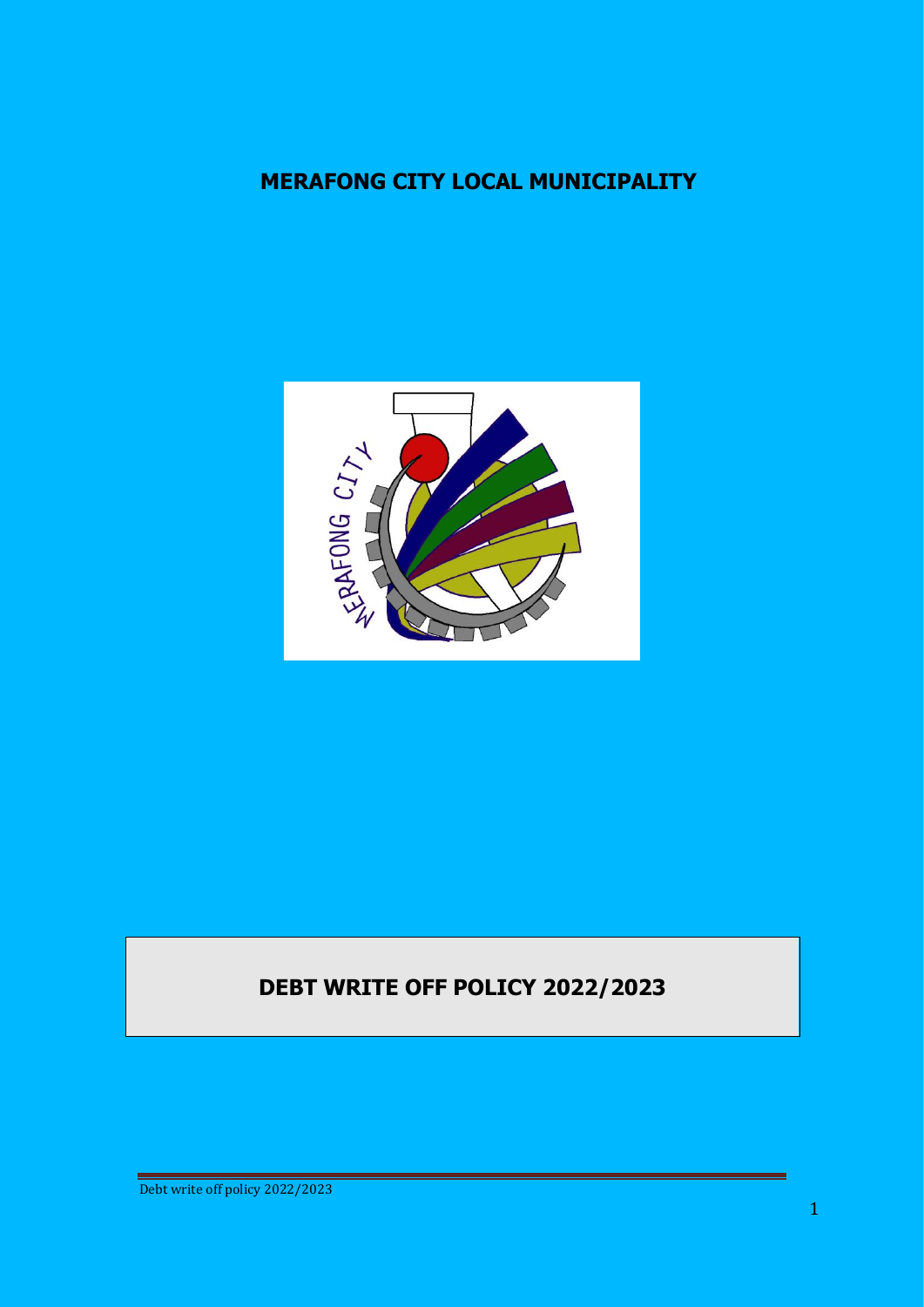#### **INTRODUCTION**

The purpose of this document is to outline sound principles and practices to be adhered to in writing off debt of Merafong City Local Municipality.

This policy is the full and final debt write-off policy of Merafong City Local Municipality and must be adhered to by all Councilors, management, staff and officials of the Municipality. The policy will be subject to review from time to time based on changes arising from the legislation and council resolutions. Failure to comply with the policy will result in the institution of disciplinary proceedings against the parties involved.

#### **1. BACKGROUND**

This policy serves to assist management and officials of Merafong City Local Municipality to implement and maintain consistent, efficient and effective bad debt management principles. This policy will also assist management to run the municipality in a cost effective manner and yet achieving high levels of revenue collection. The policy also seeks to mitigate the risk of fraudulent writing off of fictitious bad debts.

#### **2. PURPOSE**

- $\triangleright$  To ensure that bad debt write-offs are authorized at appropriate levels.
- $\triangleright$  To ensure that only bona fide bad debts are written off.
- $\triangleright$  To ensure firmness in writing off bad debts.
- $\triangleright$  To ensure that debt collection is effective and efficient.
- $\triangleright$  To ensure that bad debts are kept within reasonable proportions.
- $\triangleright$  To ensure that the estimated loss resulting from bad debts is provided for during the same period that the income to which it is related is earned
- $\triangleright$  To ensure that the outstanding debtors appear in the monthly balance sheet at net realizable value, since the provision is deducted from the gross amount of the debtors.
- $\triangleright$  To ensure that debtors disclosed in the annual financial statements are stated at amounts that are deemed to be collectable.
- $\triangleright$  To ensure that uncollectable debt is written off within guidelines of existing policies and applicable legislation.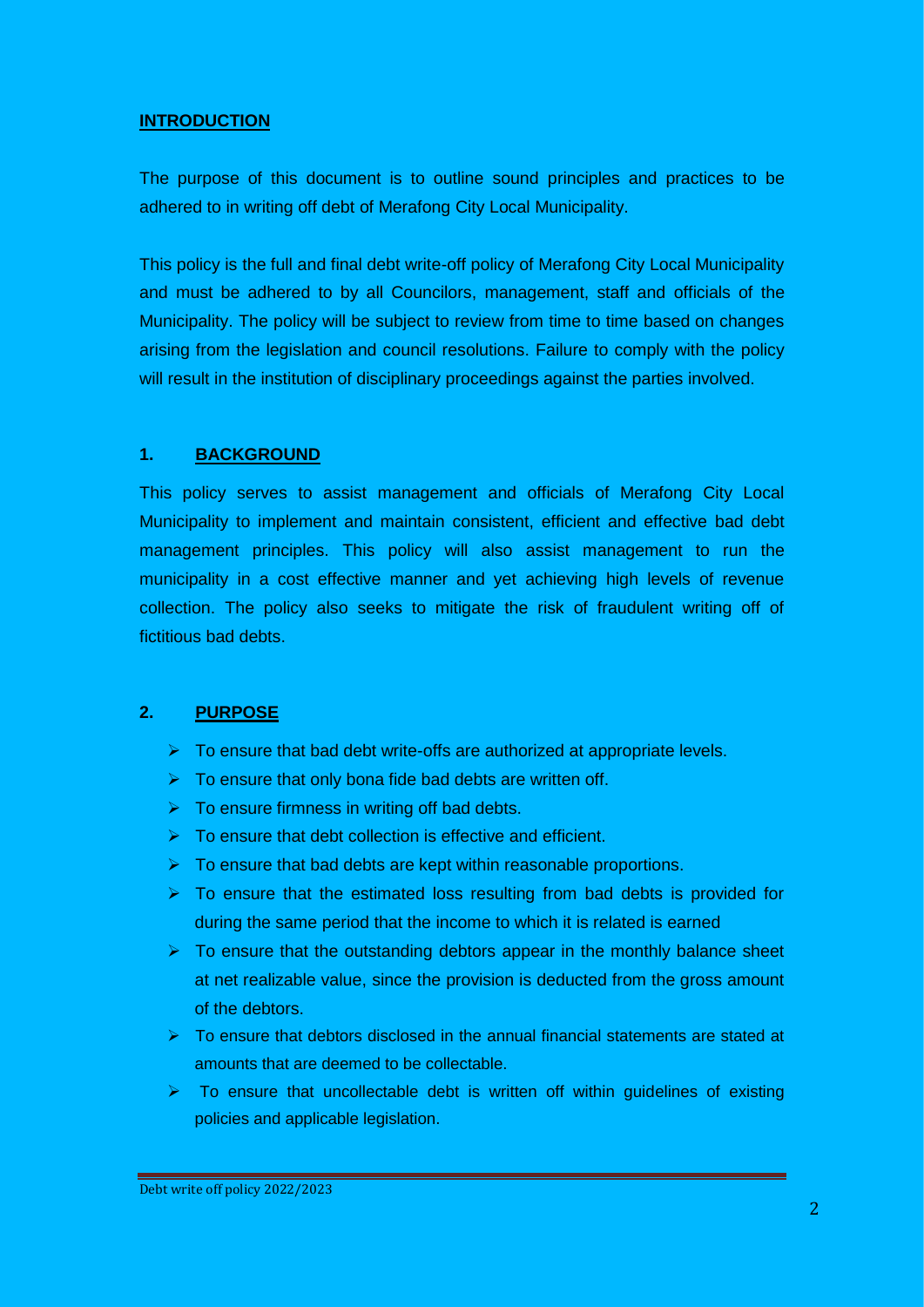#### **3**. **LEGAL CONTEXT**

The policy aims to give effect to the requirements and stipulations of  $-$ 

- The Municipal Finance Management Act 56 of 2003 (MFMA);
- Treasury regulations issued in terms of the MFMA
- The Municipal Systems Act 32 of 2000.
- Generally Recognized Accounting Practice (GRAP)

#### **4. DEFINITIONS**

**"bad debt"** refers to an amount owed for which a period equivalent to 24 months has lapsed without there having been any movement on that particular account.

**"debtors"** refers to the individuals who owe the municipality for services rendered.

**"debt collection**" refers to the debt recovery process and includes sanctions (warning, disconnection, adverse credit rating, legal process and/or eviction, etc) to be applied in the event of non-payment of accounts.

**"disconnection**" means interrupting the supply of water or electricity to a debtor as a consequence of ignoring a Final Demand for payment.

**"due date"** refers to the final date of payment as shown on the account.

**"Indigents"** refers to those individuals/households, who due to a number of factors are unable to make monetary contributions towards their basic services, and whose total monthly gross is less than 2 times the prevailing government monthly pension payout.

**"Arrangement"** means a written agreement entered into between the Municipality and the debtor where specific repayment parameters are agreed to. Such arrangement does not constitute a credit facility envisaged in terms of section 8(3) of the National Credit Act but is deemed to be Incidental Credit as envisaged in terms of section 4(6)(b) read with section 5(2) and (3) of the National Credit Act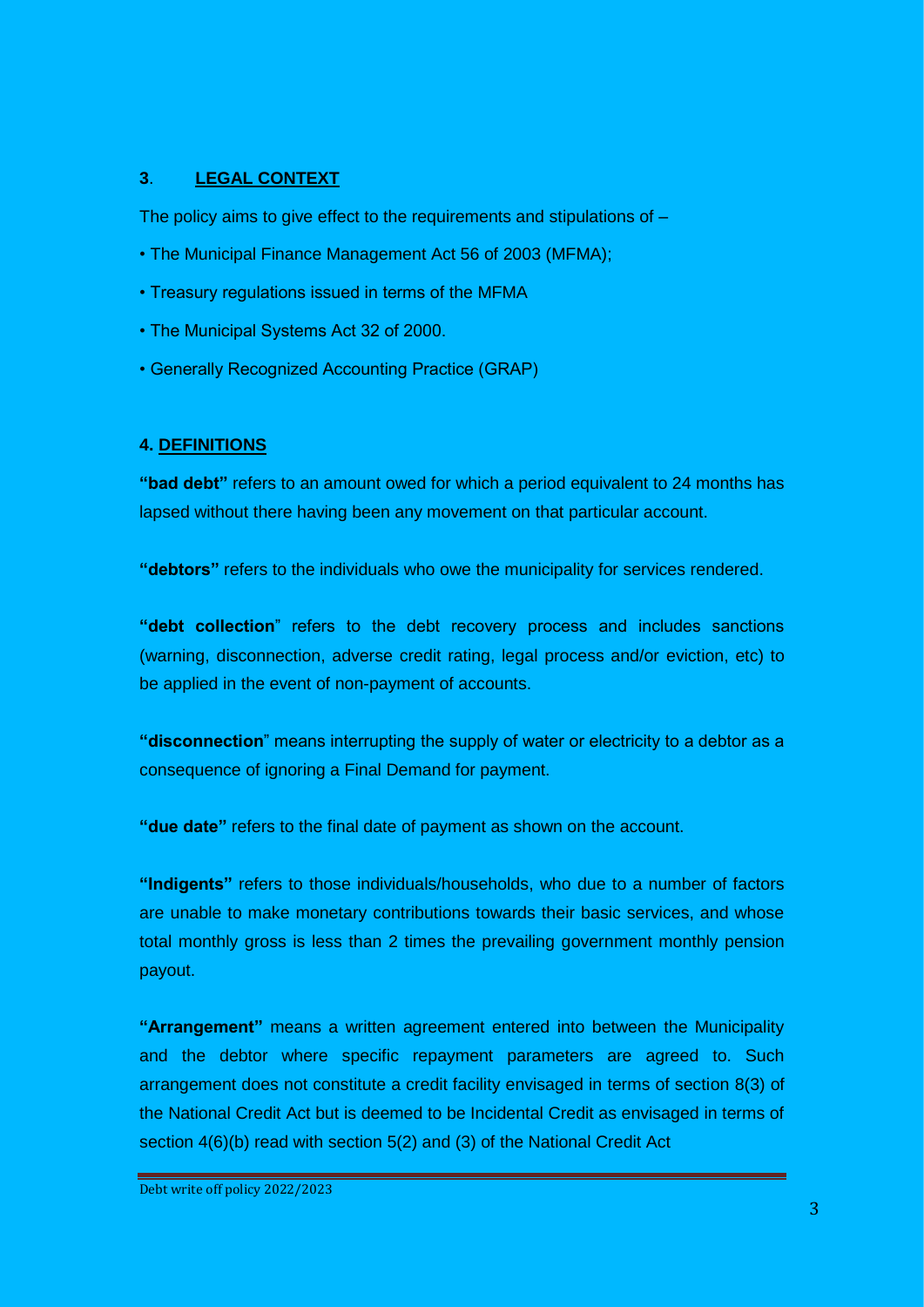"**Impairment**" describes a reduction in the value of a company **asset**, either fixed or intangible, so as to reflect a decline in the quality, quantity, or market value of the **asset**.

#### **5. IMPAIRMENT OF DEBTORS**

Consumer debtors, long term receivables and other debtors are stated at cost less a provision for bad debts. The provision is made on an individual basis or, based on expected cash flows. In accordance with GRAP 104, an objective assessment of financial assets is made at financial year-end in order to determine possible impairment. Impairment loss is recognized as an expense in the Statement of Financial Performance. The following debtors are excluded in the calculation of bad debt:

- 1. Government accounts
- 2. Municipal accounts
- 3. Debtors with arrangements

Individual classes of loans and receivables are assessed for impairment using the following methodologies:

#### **5.1. Consumer Debtors**

Consumer Debtors are evaluated at each reporting date and impaired as follows:

| <b>Category of debtor</b>                                                                                                                                | Percentage of debt<br>regarded as collectable | <b>Debt</b><br><b>of</b><br><b>Percentage</b><br>provided for<br><b>as</b><br><b>Irrecoverable</b><br>(i.e.<br><b>Impairment Percentage)</b> |
|----------------------------------------------------------------------------------------------------------------------------------------------------------|-----------------------------------------------|----------------------------------------------------------------------------------------------------------------------------------------------|
| <b>Credit balances</b>                                                                                                                                   | Zero                                          | Zero                                                                                                                                         |
| In-active accounts                                                                                                                                       | Zero                                          | 100%                                                                                                                                         |
| Hand-over accounts to<br>panel of debt collectors,<br>legal hand-overs<br>and<br>clearance handover (Debt<br>outside Section 118 of the<br><b>MPRA</b> ) | Zero                                          | 100%                                                                                                                                         |
| <b>Approved indigents</b>                                                                                                                                | <b>Zero</b>                                   | 100%                                                                                                                                         |
| <b>No</b><br>received<br>payment                                                                                                                         | Zero                                          | 100% based on non-                                                                                                                           |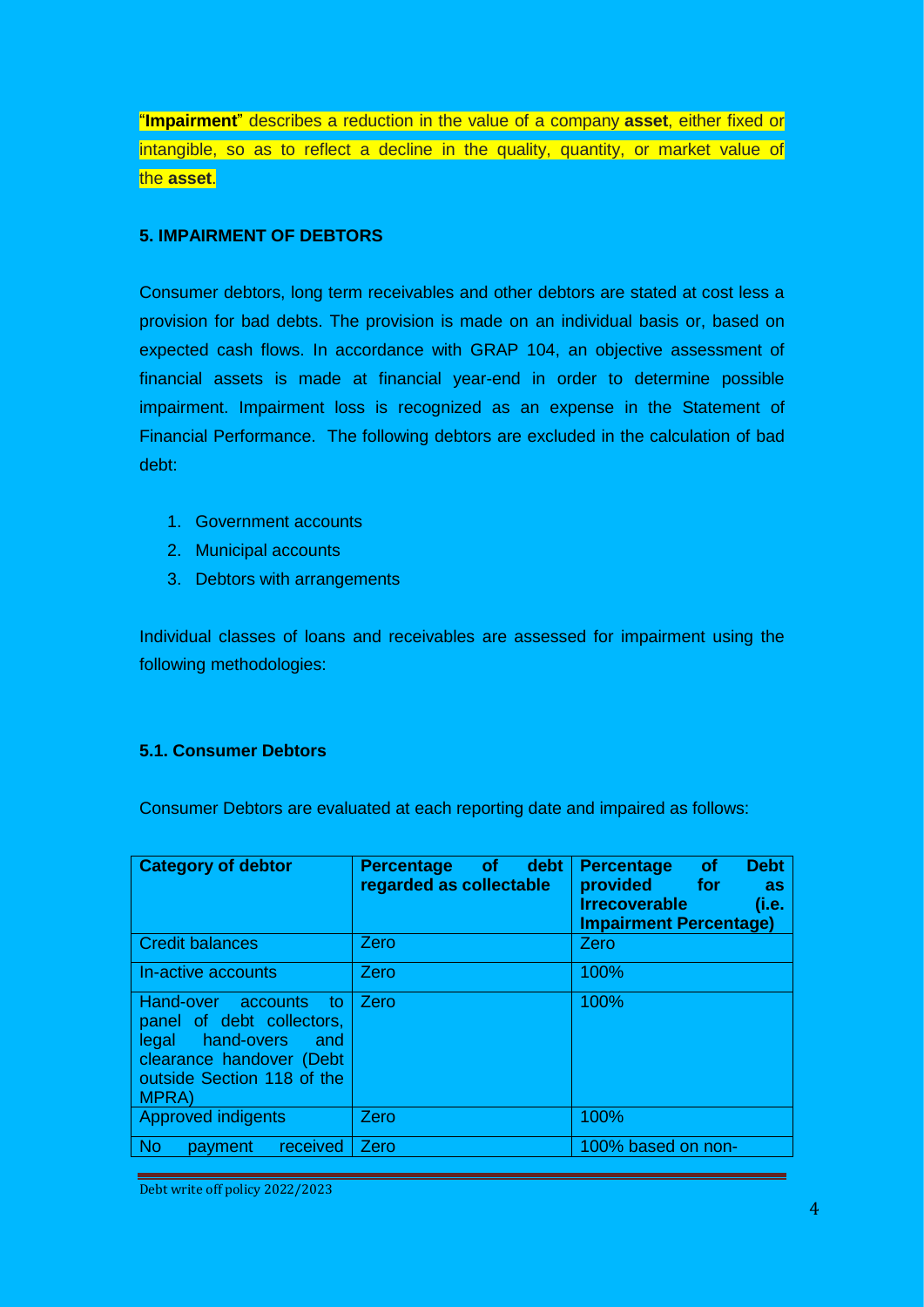| during preceding 60 days                                                   |      | payment per area |
|----------------------------------------------------------------------------|------|------------------|
| <b>Formal arrangement debt Zero</b><br>$\frac{1}{2}$ in excess of 30 day's |      | Zero             |
| Debt ageing 60 Days $+$                                                    | Zero | $100\%$          |

#### **6. WRITE-OFF OF DOUBTFUL DEBTORS**

Where debts are identified as being irrecoverable (in periods subsequent to debtors being impaired), the process of write-off will be treated as follows:

## **6.1. Amounts equal to or lower than amounts delegated to the Accounting Officer by Council from time to time**

Manager Revenue or Accountant identifying irrecoverable debtors within the delegated powers of the Accounting Officer must prepare a report for the attention of the Accounting Officer detailing the nature of the underlying debt, conditions that led to the debt being identified as being irrecoverable, details on credit and debt collection processes followed to recover the debt and confirmation that all available avenues to recover the debt have been exhausted and that further actions would be fruitless and not cost effective.

Requests approved by the Accounting Officer will be processed against the relevant debtors account and reflected as debit against Bad Debt Provision in the financial ledger. Reconciliation of the Provision for Doubtful Debtors Account must be prepared annually and retained for audit purposes.

#### **6.2. Amounts exceeding the Accounting Officers delegated authority**

The process for the consideration of write-off of debts in respect of amounts in excess of Accounting Officer delegated authority must be dealt with as follows:

Manager Revenue or Accountant identifying irrecoverable debts in excess of Accounting Officer delegations and prepare report detailing the nature of the underlying debt, conditions that led to the debt being identified as being irrecoverable, details on credit and debt collection processes followed to recover the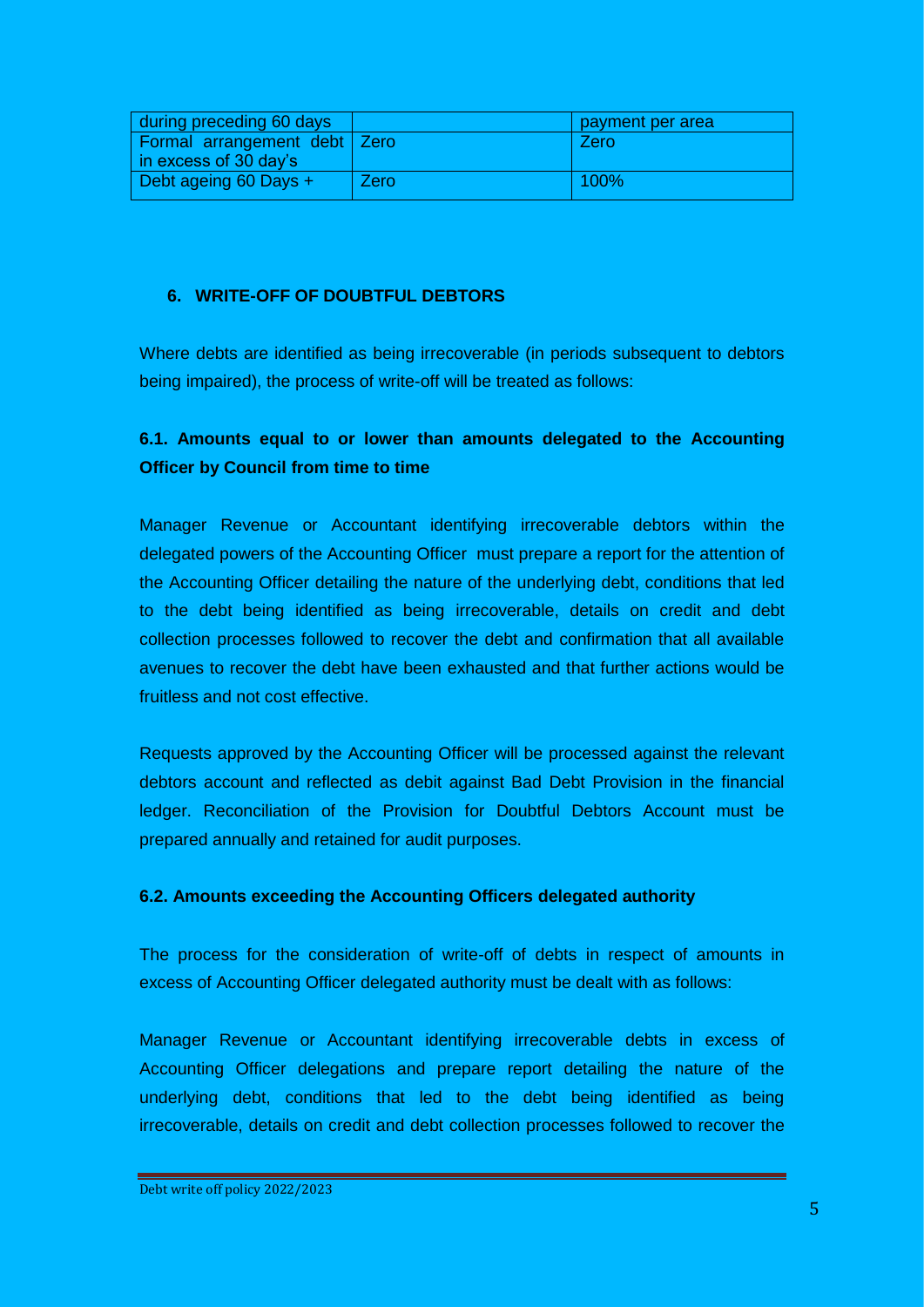debt and confirmation that all available avenues to recover the debt have been exhausted and that further actions would be fruitless and not cost effective.

If approved by the CFO and Accounting Officer, a formal report must be submitted to the Finance Portfolio Committee, Mayoral Committee and Council for consideration. Approvals granted by council must be processed against the relevant debtors account and reflected as debit against Bad Debt Provision in the financial ledger.

#### **6.3. Application of Prescription Act**

The provisions of Prescription Act will apply to all services debt, excluding assessment rates. Applications and / or claims for prescription from debtors will only be assessed if no formal credit control or legal actions have been instituted during prescription debt period of three (3) years.

Manager Revenue will assess application in terms of prescribed requirements. In compliance with Prescription act, approval may be granted to write-off prescribed portion of debt.

Approvals granted must be processed against the relevant debtors account and reflected as debit against Bad Debt Provision in the financial ledger.

#### **7. BAD DEBT MANAGEMENT**

The Merafong City Local Municipality management strives to manage the level to which the municipality is exposed to the risk of bad debts through the following ways;

- $\triangleright$  Requesting deposit payments that adequately address exposure risk
- $\triangleright$  Reviewing deposits
- $\triangleright$  Monthly monitoring of accounts to ensure early identification of accounts with late or erratic payment patterns
- $\triangleright$  Follow up of all accounts in arrears
- $\triangleright$  Issue letters of warning to Municipal employees that fall into arrears on their accounts for municipal services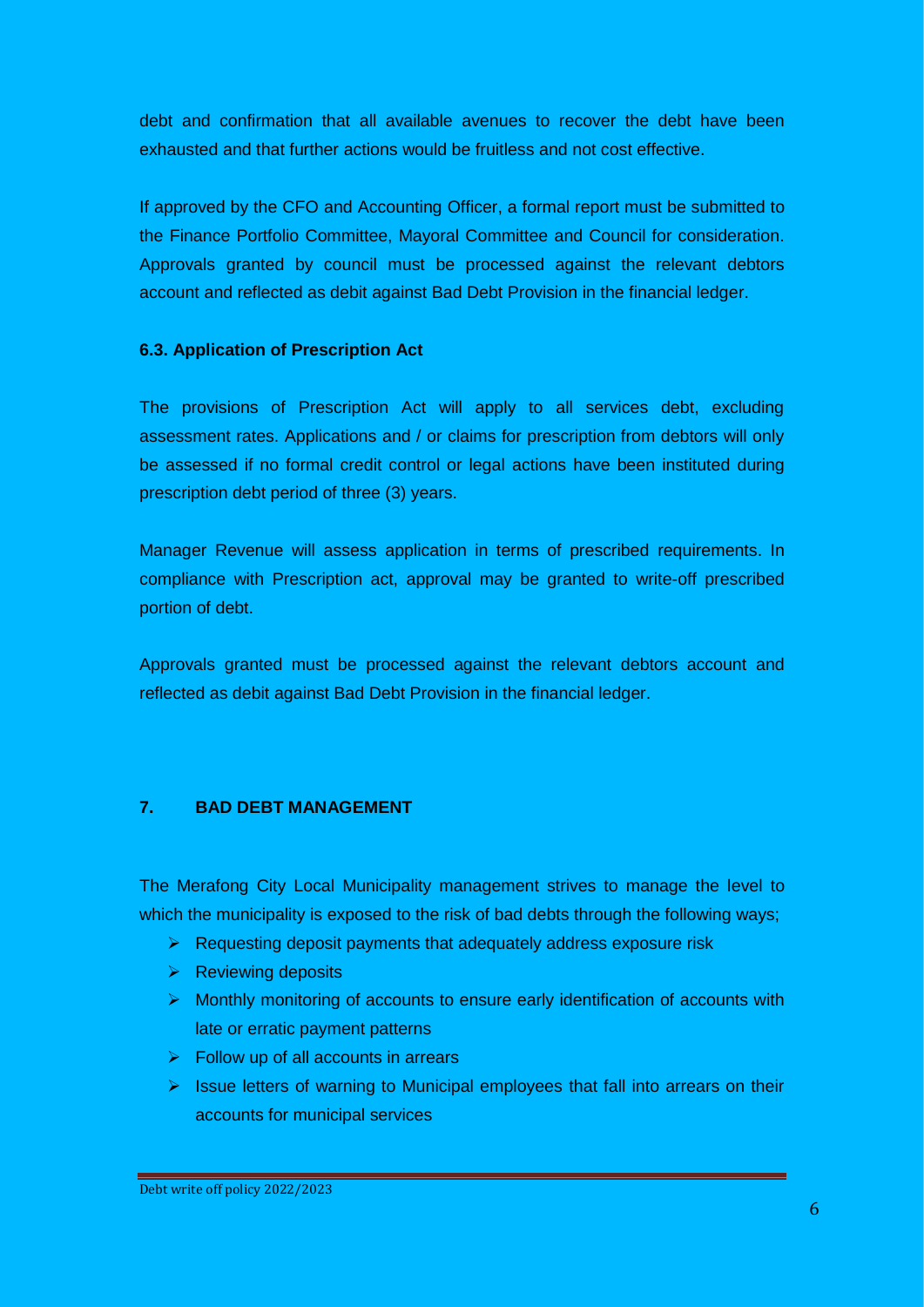$\triangleright$  The Municipality will institute action as detailed in their Credit control policy in a bid to recover debts owing before they are categorized for write off

#### **8. DEBT WRITE OFF GUIDELINES**

Debts are to be written-off subsequent to the following:

- $\triangleright$  Recovery is uneconomic or not cost effective.
- $\triangleright$  Debtors falling within debts that must be written-off as in terms of indigent and other policies as approved by council.
- $\triangleright$  Employees of the Municipality that fall into arrears on their account pertaining to Municipality services shall have such debt recovered from their salaries
- ▶ Manager Revenue in conjunction with Human Resources shall notify such employees in writing of the steps that the Municipality will take to recover the debt
- $\triangleright$  Only specific delegated officials can authorize writing-off of debts. (Detailed under Section 8 of this policy document)
- $\triangleright$  All collection efforts and actions should be exhausted before an account is considered for write-off and also if the debt is deemed irrecoverable or debt has prescribed in terms of the Prescription Act and the debtor has been liquidated.
- $\triangleright$  No debt should be written off in case where there is still movement in the account and no disconnection instruction has been given by management.
- $\triangleright$  A report of all bad accounts or accounts in continuous arrears detailing debtors' name, amount outstanding, interest charged and period for which debt has been outstanding should be made available to Chief Finance Officer and Municipal Manager monthly and council at least quarterly.
- $\triangleright$  Outstanding balances of debtors falling within the Indigent category will be written-off annually subject to confirmation of indigency.